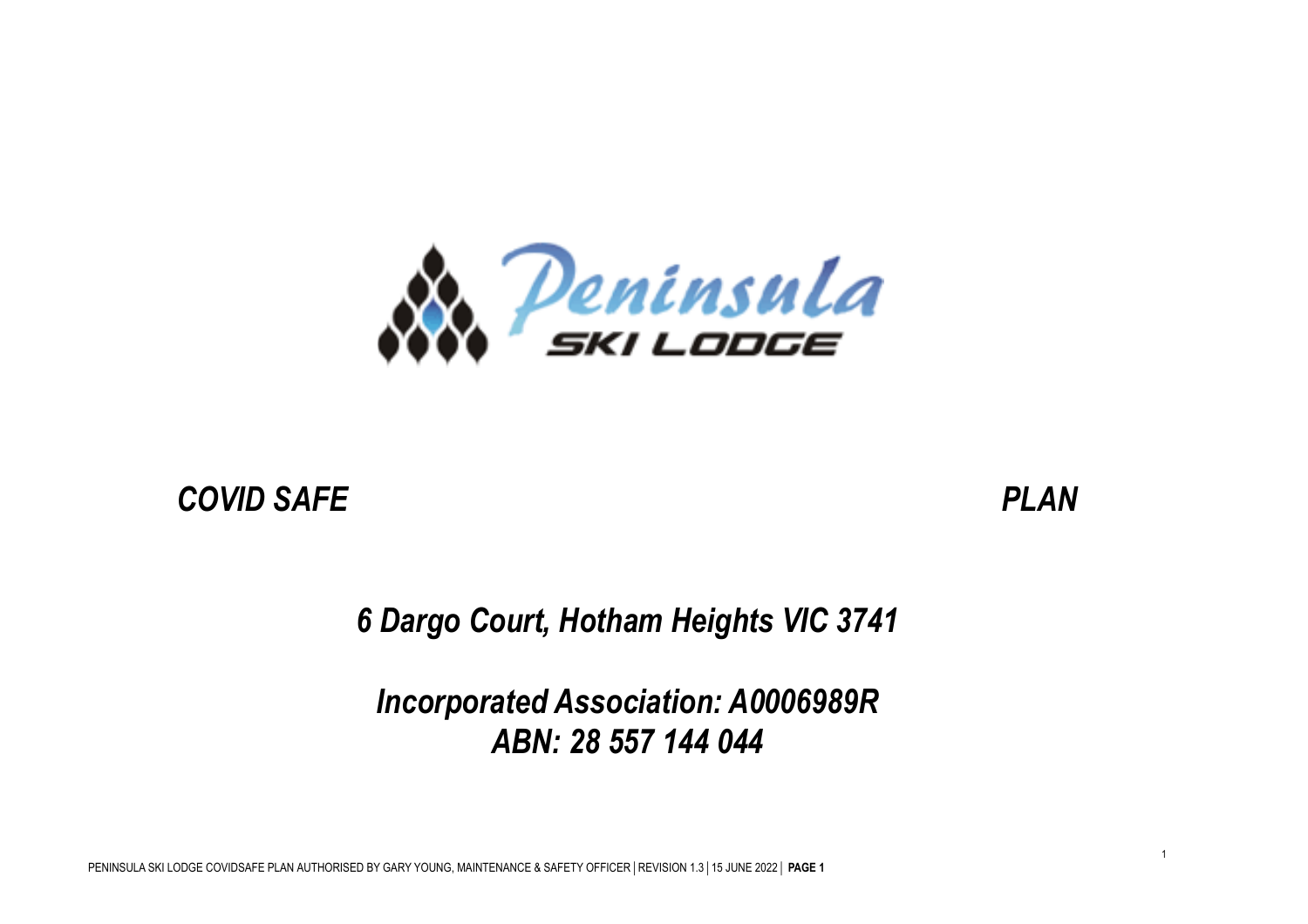## **1. General Requirements at Peninsula Ski Lodge ("the Lodge")**

Due to COVID-19 still circulating widely in the community, the use of the Lodge during the 2022 ski season shall change in the following ways:

- To ensure the highest level of health and safety whilst staying at Peninsula Lodge, the onus now rests on all members and guests to comply with Victorian Government Guidelines and this Covid Safe Plan and to exercise good hygiene practice.
- There shall be a greater focus on personal hygiene and regular cleaning.
- There shall be requirements in the event that a member or guest display COVID like symptoms or are infected by COVID-19 whilst at the Lodge.

## **2. Government Guidelines**

The current Victorian Government Statewide Settings are shown in Appendix A. The Coronavirus Guidelines specify that all individuals shall:

- Practice good hygiene
- Cover mouth when coughing and sneezing
- Use alcohol-based hand sanitisers or wash hands with soap and water
- Stay at home if sick (self isolate)
- Practice social distancing
- Minimise physical contact

To assist members and guests to comply with these requirements there are hand sanitising stations installed strategically around the Lodge as well as signage in relation to cleaning requirements and appropriate cleaning products that are located throughout the Lodge.

This Plan may be subject to change from time to time according to the latest Victorian Government Coronavirus regulations or guidelines and if you have any questions please ask the Lodge Manager who will be able to assist you.

## **3. Maximum Allowable Numbers**

Peninsula Lodge is licensed to accommodate 39 persons at any one time under Section 74 of the Public Health and Wellbeing Act 2008 (Vic).

### **4. Restrictions on Attendance**

Members and Guests shall not be permitted to attend the Lodge if:

- They are or have been infected with COVID-19 and have not recovered or are clear of the infection (ie have not completed the required isolation period and received a negative PCR or RAT test result).
- They are subject to a quarantine notice, self-isolation notice or similar.
- They have or may have been in contact with a known infected person and have not tested negative for COVID-19 after the expiration of the self-isolation period (nominally 7 days).
- They are unwell and/or are showing symptoms of COVID-19 and have not tested negative or those test results are not yet available.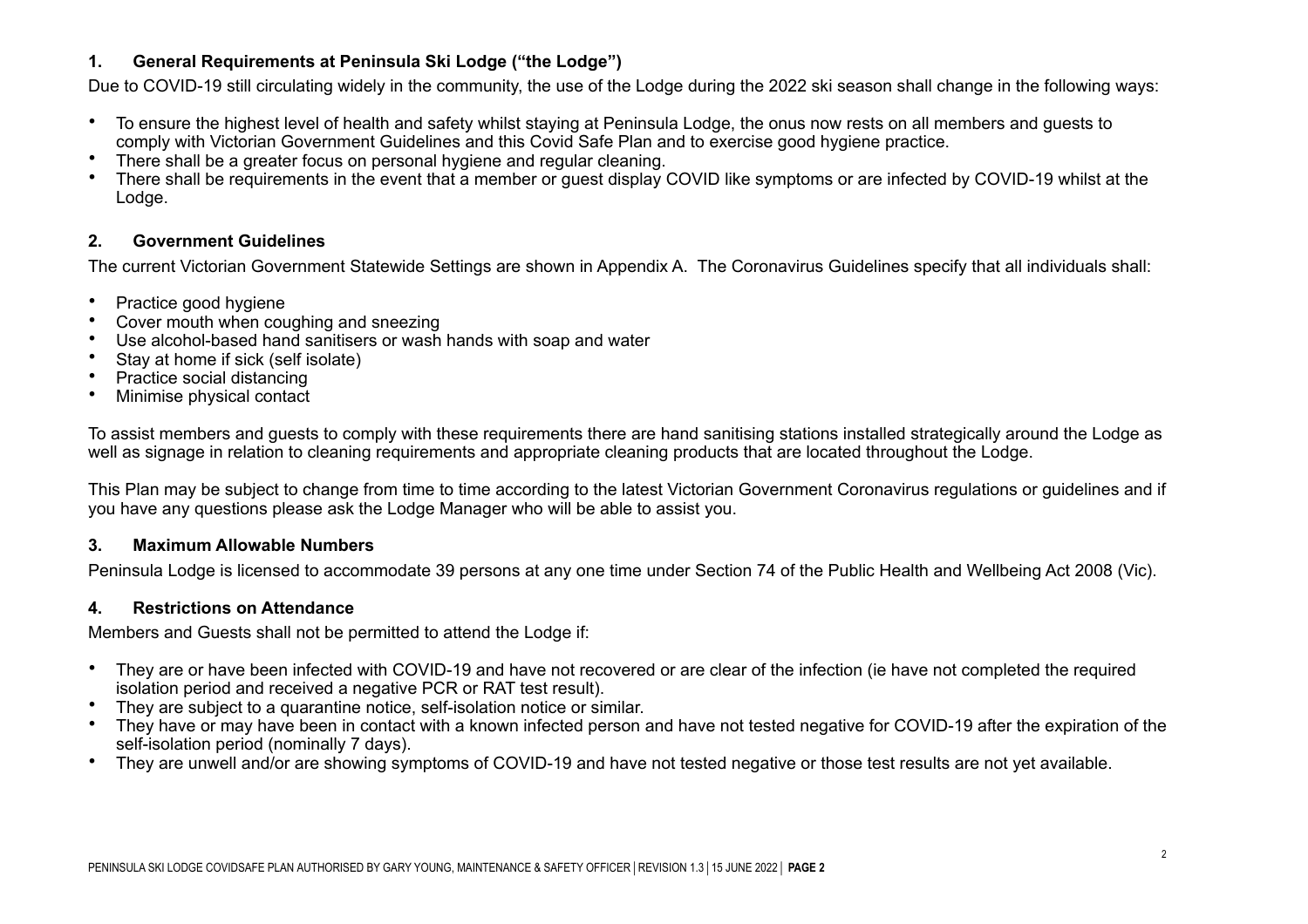## **5. Actions in the Event of a COVID Positive Case in the Lodge**

If a person staying at the Lodge has COVID-19 symptoms but the infection is not yet confirmed, the following process shall be undertaken:

- Any person who has COVID-19 symptoms shall put on a face mask and inform the Lodge Manager without delay.
- The person shall take a Rapid Antigen Test (RAT) without delay.
- The person shall inform the Lodge Manager of the results of the RAT as soon as they become available.
- If the RAT result is positive, the person shall be directed to return home and self isolate for a minimum of 7 days.
- In the event of a positive case refusing to leave the lodge, the managers shall remove themselves from the situation and contact the police to escort the positive case from the premises.
- If the infected person is a minor their parent or guardian will be responsible for the care of that minor and that parent/guardian will also be required to self isolate until arrangements are made to return home.
- If the person is unable to return home immediately, they shall be directed to wear a face mask at all times while indoors and self-isolate in their bedroom until they can make arrangements to return home.
- Any persons who have shared a bedroom with the infected person and are continuing to stay at the lodge shall be subject to the following rules:

They can remain in the Lodge and don't have to quarantine at all during this 7-day period provided:

They wear a face mask indoors except when eating or drinking

 They can leave the lodge each day provided they continually test negative using a rapid antigen test on at least 5 days out of the 7 day period (ensure tests are spaced at least 24 hours apart) and inform the manager of each result,

They shall inform the Lodge Manager of each daily result.

- The Lodge Manager shall follow routine cleaning protocols (as per Appendix B) to prevent the spread of COVID-19 in the Lodge.
- The Lodge Manager shall inform the Committee of the COVID-19 infection at the earliest opportunity.

## **6. Notification in the Event of a Positive COVID Case**

- In the event of a positive Covid case occurring in the Lodge, the Managers shall without delay notify all close contacts still staying at the Lodge.
- Anyone who has departed the Lodge and is deemed a close contact (spent more than four hours with someone who has COVID-19 inside the lodge within the last 7 days) shall be notified via email and/or text message by the Booking Officer. They shall be notified that there was a positive case in the lodge whilst they were in attendance and to monitor for any symptoms and to refer to [www.coronavirus.vic.gov.au](http://www.coronavirus.vic.gov.au) for further information.

## **7. Lodge Cleaning**

The Lodge Manager is responsible for ensuring the lodge is cleaned to the required standard, adhering to COVID-19 infection control requirements and provide safe accommodation. It is also a requirement that every person staying at the Lodge ensures a clean and safe accommodation environment by cleaning up after themselves in common areas and complying with the cleaning protocols in their own bedroom and ensuite.

Refer to Appendix B: Lodge Cleaning Protocols and Appendix C: Lodge Cleaning Checklist.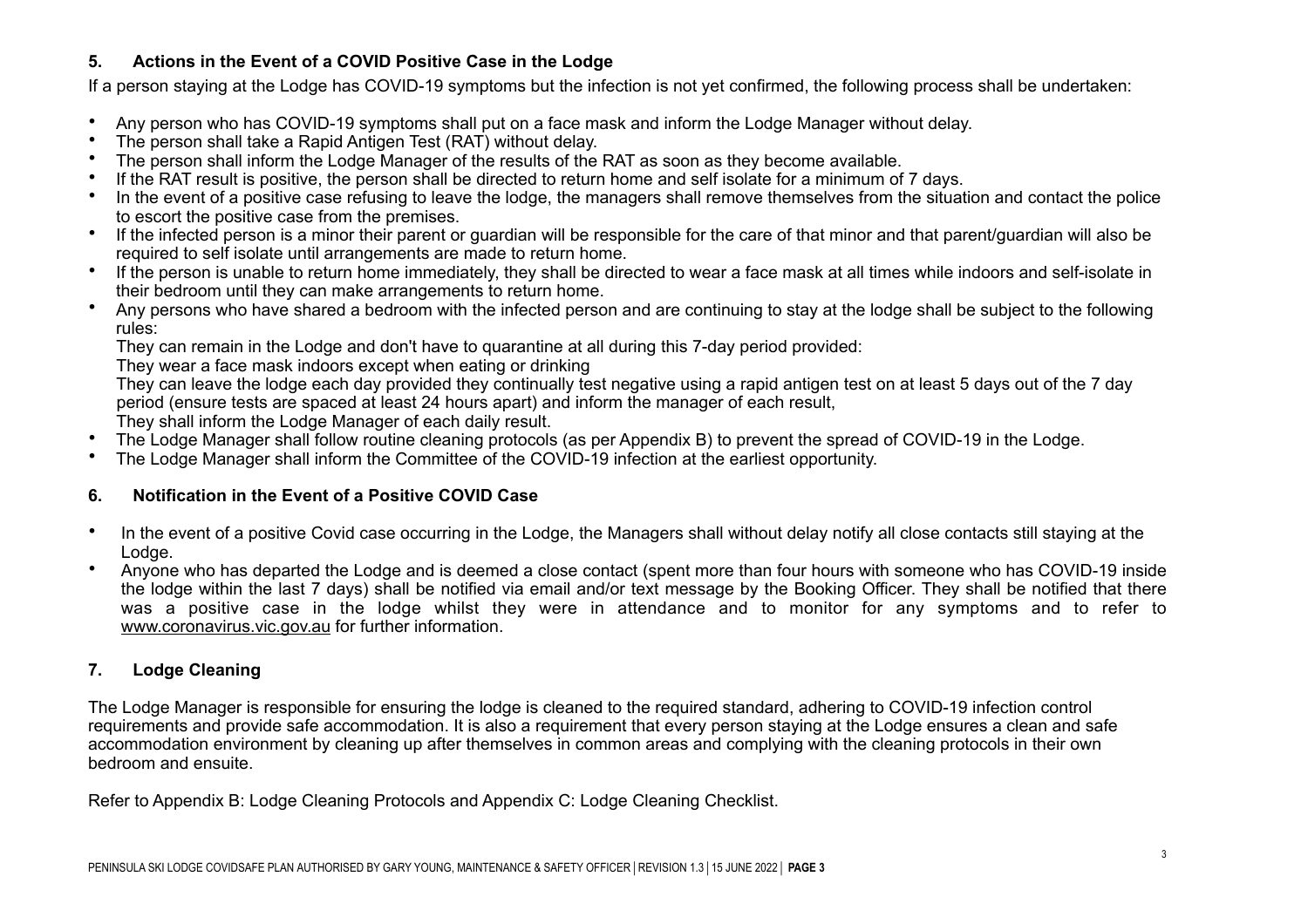ows

Authorised by Gary Young, Maintenance & Safety Officer, Peninsula Ski Club Incorporated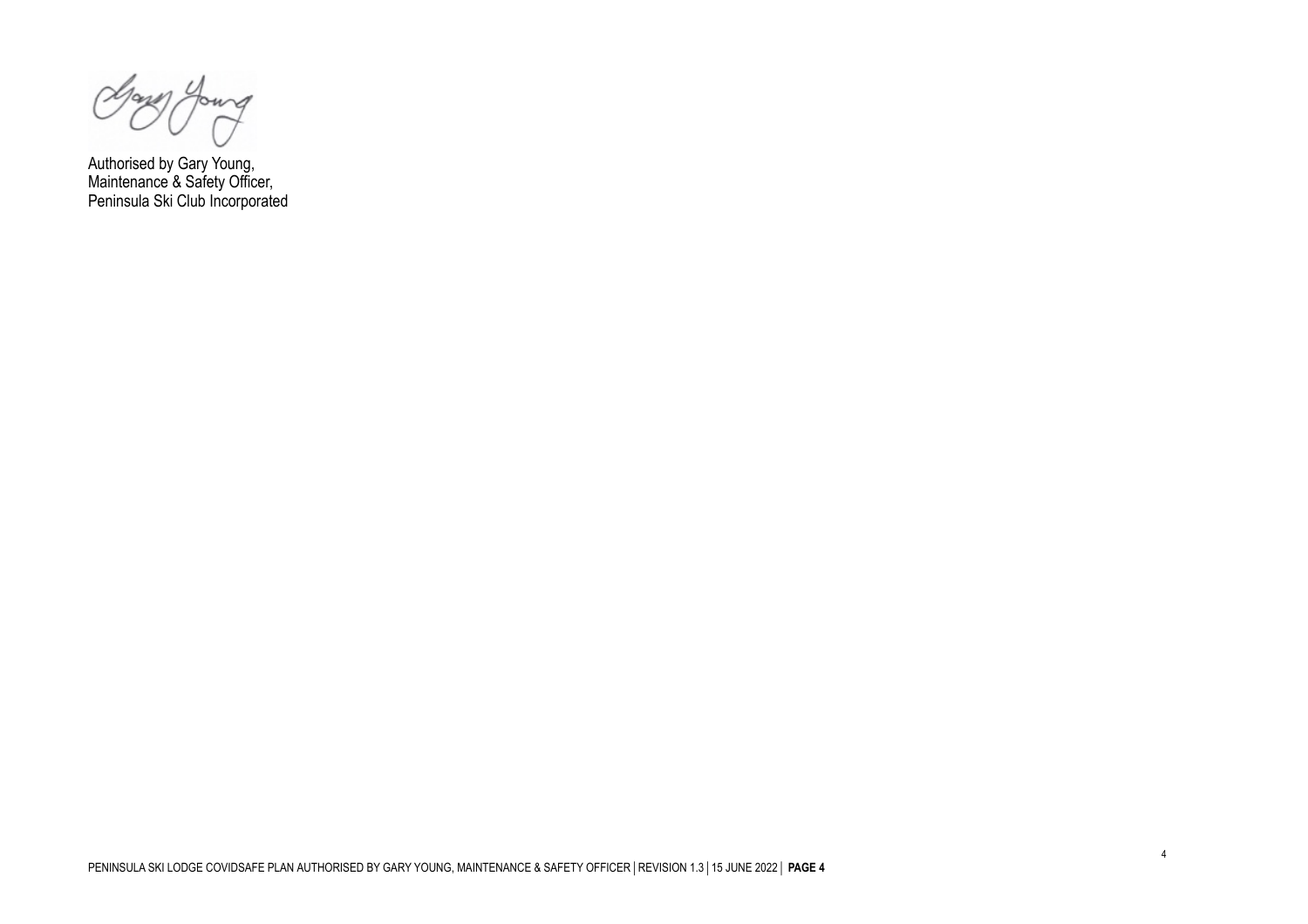# **Risk Management Response and Action Plan**

COVID-19 is a very specific risk to the operation of the Lodge. While there are numerous components of the risk (e.g. risk to health and safety, economic risk, legal risk, regulatory risk, etc) the key health and safety risks are the focus of this analysis.

# **COVID19 Risk Assessment**

**Risk Control Strategy: Promote good hygiene and cleaning protocols within the Lodge to achieve effective infection prevention and control.**

| Lodge Area        | What are the risks / issues                                                                                                                                                                                                                                                                                            | What actions to take                                                                                                                                                                                                                                                                                            |
|-------------------|------------------------------------------------------------------------------------------------------------------------------------------------------------------------------------------------------------------------------------------------------------------------------------------------------------------------|-----------------------------------------------------------------------------------------------------------------------------------------------------------------------------------------------------------------------------------------------------------------------------------------------------------------|
|                   |                                                                                                                                                                                                                                                                                                                        |                                                                                                                                                                                                                                                                                                                 |
| Entry/Ski Store   | Contamination when persons enter and touch surfaces, door<br>handles, security lock                                                                                                                                                                                                                                    | Refer guests to the COVID Safe Plan.<br>$\bullet$<br>Use of hand sanitiser station when entering and leaving<br>Ensure social spacing wherever practicable<br>$\bullet$                                                                                                                                         |
| Drying room       | High risk infection area due to communal storage of ski<br>clothes exposed to resort facilities that may be contaminated<br>Contamination when persons enter and touch surfaces and<br>door handles.                                                                                                                   | Use of hand sanitiser station when entering and leaving<br>$\bullet$<br>Ensure social spacing wherever practicable<br>$\bullet$<br>Aeration of area when practicable<br>Removal of dry gear ASAP to ensure maximum flow of air and to<br>$\bullet$<br>minimise as much as possible cross contamination.         |
| Dining room       | High risk infection area due to communal eating situation.<br>Contamination when persons enter and touch surfaces, door<br>handles, heaters, windows, tables, chairs                                                                                                                                                   | Cleaning and sanitising tables and benches before and after every<br>meal.<br>$\bullet$<br>Ensure social spacing wherever practicable                                                                                                                                                                           |
| Lounge room       | High risk infection area due to communal seating situation.<br>Contamination when persons enter and touch surfaces, door<br>handles, sit on seats                                                                                                                                                                      | Ensure social spacing wherever practicable<br>Aeration of area when practicable<br>$\bullet$                                                                                                                                                                                                                    |
| Kitchen           | High risk infection area due to communal cooking situation<br>Contamination when persons enter and touch surfaces, door<br>handles, garbage receptacles, dishwashers, ovens, sinks,<br>shared cutlery, shared pots/pans, microwaves and ovens.<br>Contamination from food preparation<br>Social distancing constraints | Clean surfaces before and after use.<br>$\bullet$<br>$\bullet$<br>Use the hand sanitiser station when you enter and leave.<br>Disposable gloves are available to use where required.<br>Refer to specific guidance on use of the kitchen via signage<br>$\bullet$<br>Ensure social spacing wherever practicable |
| Games and TV Room | Contamination when persons enter and touch surfaces, door<br>handles, equipment and remote controls.                                                                                                                                                                                                                   | Use Sanitation stations<br>$\bullet$<br>Ensure social spacing wherever practicable                                                                                                                                                                                                                              |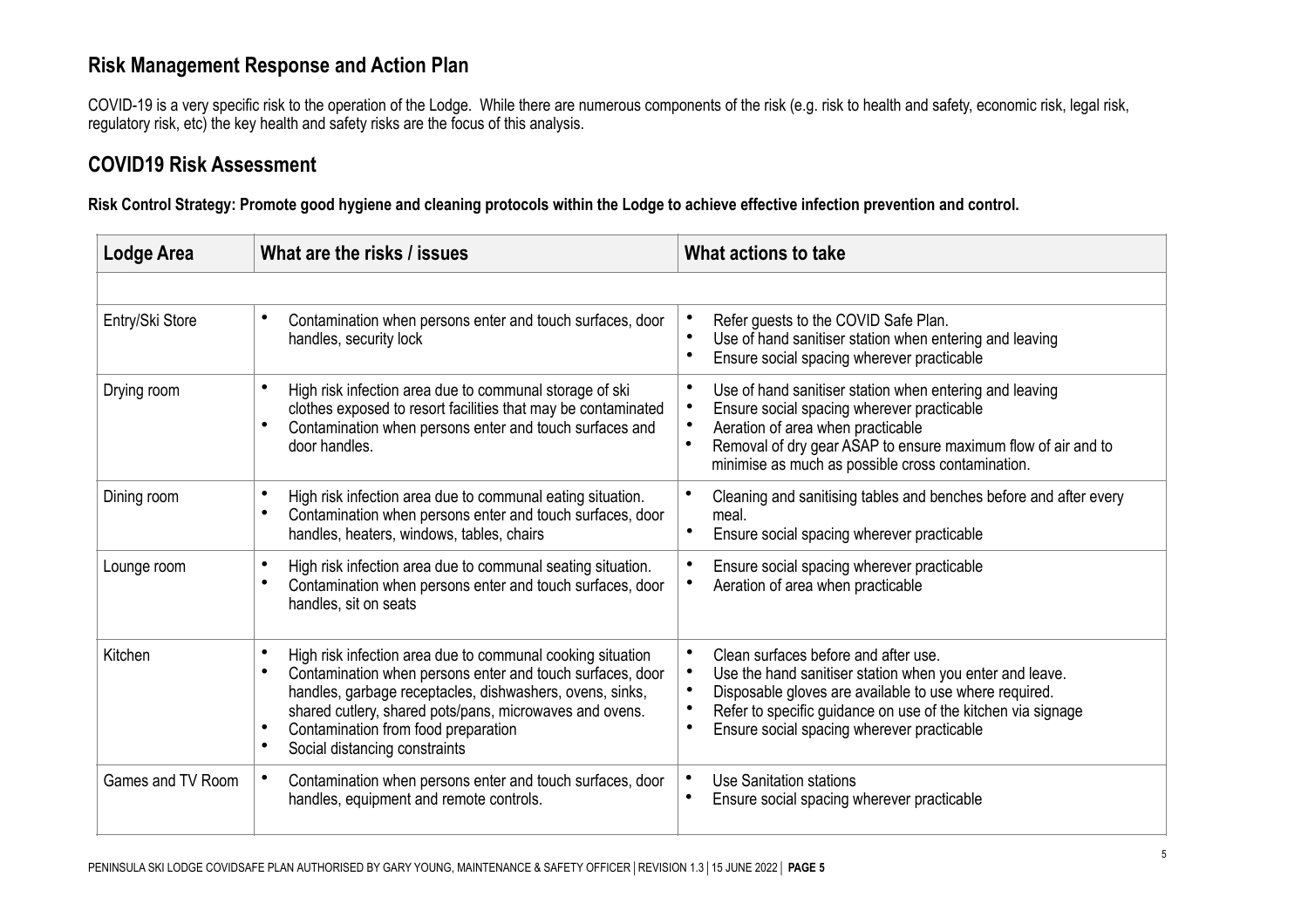| <b>Lodge Area</b>  | What are the risks / issues                                                                                            | What actions to take                                                                                                                                                                                                                           |
|--------------------|------------------------------------------------------------------------------------------------------------------------|------------------------------------------------------------------------------------------------------------------------------------------------------------------------------------------------------------------------------------------------|
| Laundry            | Contamination when persons enter and touch surfaces, door<br>handles, sinks, washing machine and dryer                 | Hand washing/sanitising when entering and leaving                                                                                                                                                                                              |
| Storage Room       | Contamination when persons enter and touch surfaces, door<br>handles, equipment and lockers                            | Ensure social spacing wherever practicable                                                                                                                                                                                                     |
| <b>Bedrooms</b>    | Infection transfer by pillows, linen, Doona covers, blankets<br>and touch points.                                      | Comprehensive cleaning of bedroom before guests arrive and after they<br>leave.<br>Members and Guests provide their own sheets and pillowcases which<br>are removed and laundered after use.                                                   |
| Bathrooms/Ensuites | Contamination when persons enter and touch surfaces, door<br>handles, toilets, taps, hand basins and shower facilities | Cleaned before Guests arrive and after they leave.<br>Each bedroom has an ensuite bathroom and guests are not permitted<br>to use any other bathroom.<br>Members and Guests provide their own towels / bathmats which are<br>removed after use |
| Spa                | Contamination when persons enter and touch surfaces and<br>door handles.                                               | Clean and Sanitise before each use.<br>Check condition daily and drain at end of use.<br>No unattended children allowed.                                                                                                                       |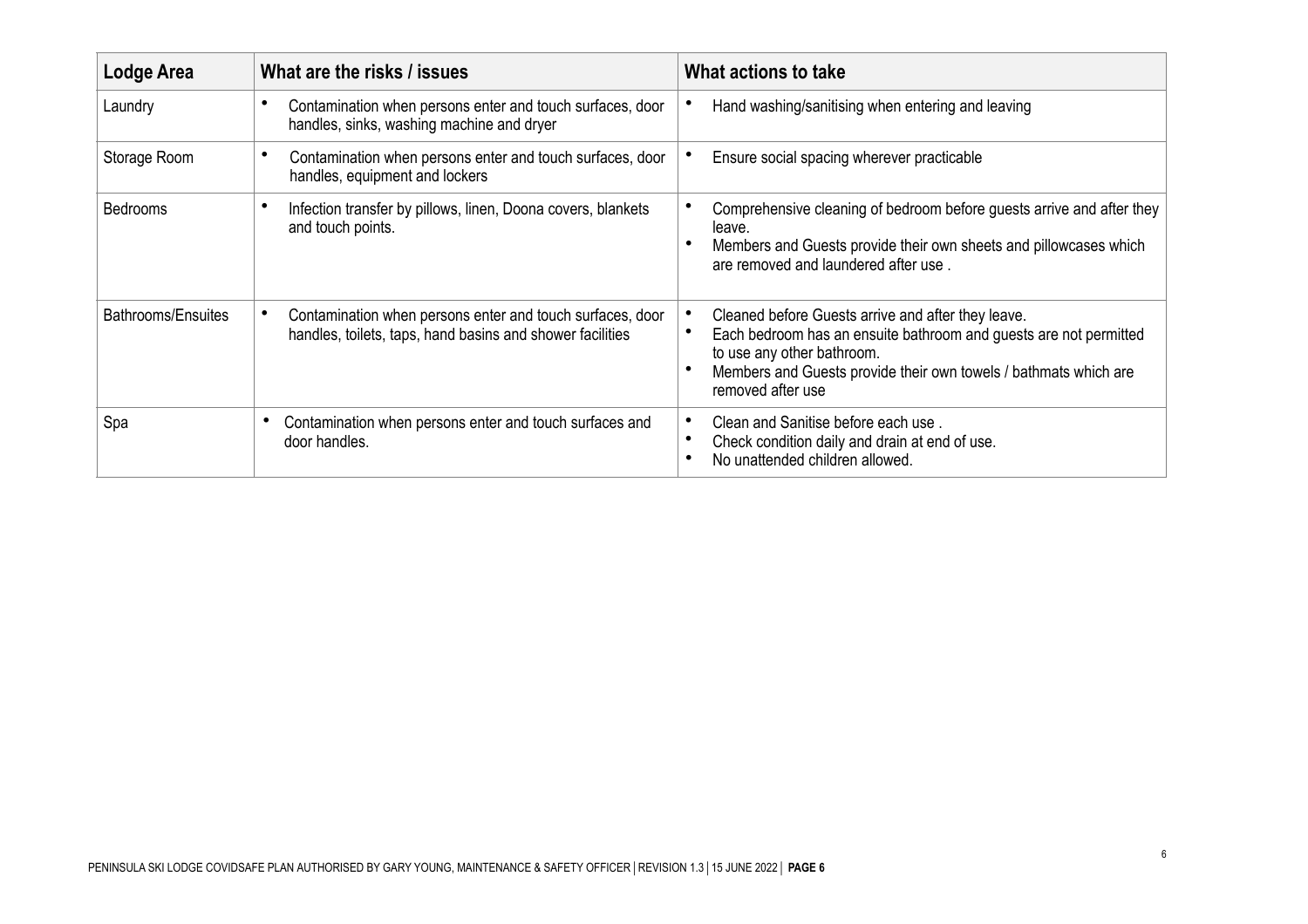# Ståtëwidë sëttings frøm 11.59pm Fridåy 22 Åpril 2022





#### Våççïñåtïøñ åñd Çhëçkïñg-ïñ

You are not required to show your vaccination status before entering any venue such as food and drink venues, nightlife venues, entertainment venues, events, tourism venues, casinos/ gaming venues or adult entertainment venues.

You are also not required to check-in to any venue using the Service Victoria app.

Many workers will need to have at least two vaccination doses if working outside your home.

Workers in high-risk settings such as healthcare and aged care will need to have three vaccination doses if working outside your home.



#### Visitiña Høspitåls åñd Åged Cåre

Residents at care facilities can have up to five visitors per day if they are able to show a negative rapid antigen test result.

If the facility does not have rapid antigen tests, the resident may have up to two visitors per day.

We strongly recommend that all residents and visitors have three vaccination doses.

Visitors to hospitals must wear a mask and follow the policies and rules set by each hospital.

> After being tested for  $\bullet$ COVID-19 and awaiting results, other than as part of surveillance testing.

Masks are required in limited

While visiting a hospital,

allied health settings.

care facility or an indoor

publicly accessible area in a

healthcare setting, including

At publicly accessible areas

of an airport and on public

transport, in taxis/rideshare

services, in tourism vehicles

Working in high-risk settings

including healthcare, aged

care and justice settings.

and on commercial flights.

high-risk settings including:

**Måsks** 

 $\bullet$ 

 $\bullet$ 

 $\cdot$ If the person has COVID-19 or is a household contact, and is leaving the premises in line with quarantine, isolation or testing requirements.



#### Tëstïña, ïsølåtïøñ åñd güåråñtïñë

If you test positive for COVID-19, you are required to selfquarantine for seven days from the day you took your test.

If you have spent more than four hours with someone who has had COVID-19 inside a house, accommodation or care facility, you are a household contact.

A household contact must isolate for seven days from the date you were exposed, unless you:

- test negative using a rapid antigen test on 5 days of the 7-day period (with tests spaced at least 24 hours apart)
- $\cdot$ wear a mask indoors when outside your home
- avoid hospitals and care facilities

You are exempt from testing or quarantine for 12 weeks after vou've had COVID-19.

# CØVÏDSåfë Wørkplåcës

All workplaces must have a COVIDSafe Plan.

Third dose vaccinations will be mandatory for the following high-risk workforces:

- Healthcare workers
- Aged care workers
- Disability workers
- Emergency services workers
- Correctional facilities workers  $\bullet$
- $\bullet$ Abattoirs, meat, poultry and food processing workers
- Food distribution workers
- $\bullet$ Quarantine accommodation workers
- School and early childhood  $\cdot$ workers and volunteers

Før mørë inførmåtiøn hëåd tø çørønåvirüsviç.gøv.åü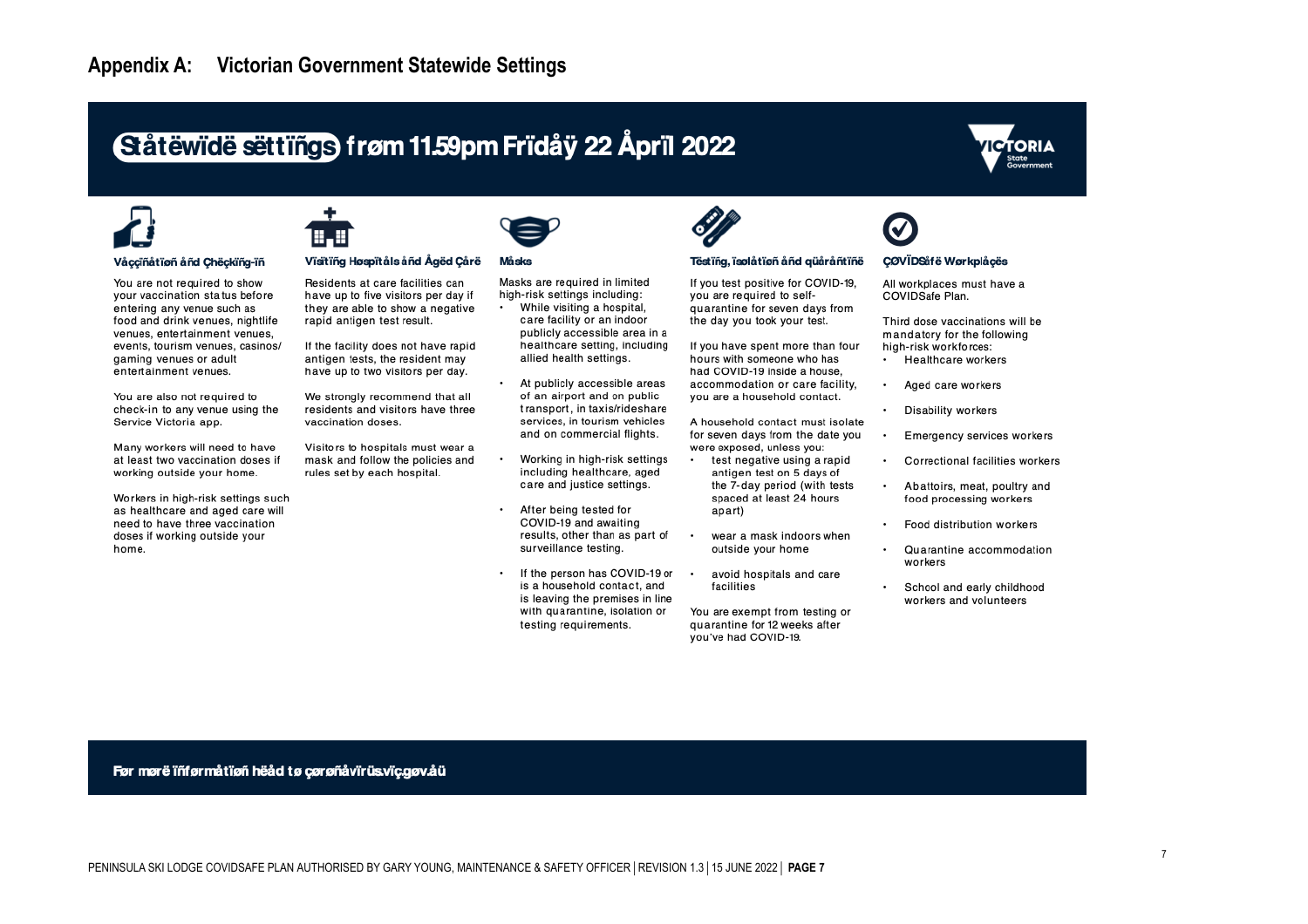# **Appendix B: Lodge Cleaning Protocols**

| <b>Method/Approach</b>                                                        | <b>Actions</b>                                                                                                                                                                                                                                                                                                                                                                                                                                           |  |
|-------------------------------------------------------------------------------|----------------------------------------------------------------------------------------------------------------------------------------------------------------------------------------------------------------------------------------------------------------------------------------------------------------------------------------------------------------------------------------------------------------------------------------------------------|--|
| Wash your hands thoroughly before and after<br>each cleaning.                 | Use soap and water and scrub for at least 20 seconds. If that's not possible, use a hand<br>sanitiser with at least 70% alcohol.                                                                                                                                                                                                                                                                                                                         |  |
| Wear PPE while you clean.                                                     | Masks and Gloves to be worn during cleaning. Hands to be washed immediately after<br>gloves are removed.                                                                                                                                                                                                                                                                                                                                                 |  |
| Clean then disinfect.                                                         | Cleaning is when you use soap or detergent and water to remove dirt, germs and<br>impurities.<br>Disinfecting refers to the use of chemicals like bleach or alcohol to kill germs. Doing<br>both is the best way to reduce the spread of infection.                                                                                                                                                                                                      |  |
| Use the right disinfectant.                                                   | Diluted household bleach solutions, cleaning products with at least 70% alcohol, and<br>most common disinfectants are believed to be effective against the coronavirus. Bleach<br>is a strong chemical that can disclour paint and fabrics and care should be taken when<br>using it.<br>Disinfectants approved for use at Peninsula Ski Lodge can be found at:<br>https://www.tga.gov.au/disinfectants-use-against-covid-19-artg-legal-supply-australia |  |
| Focus on frequently touched surfaces.                                         | Disinfect according to cleaning checklist. Light switches, doorknobs, stairway handrails<br>and tap handles are just a few of the areas you will need to disinfect.                                                                                                                                                                                                                                                                                      |  |
| Fabrics and other soft, porous surfaces.                                      | Carefully remove any visible dirt or grime, then use a steam cleaner on the material. If<br>possible, machine-wash items according to the manufacturer's instructions.                                                                                                                                                                                                                                                                                   |  |
| Wash all linen at the highest heat setting<br>recommended by the manufacturer | Linen includes doona covers, sheets, pillow cases and towels. Wear mask and gloves<br>when handling dirty laundry.                                                                                                                                                                                                                                                                                                                                       |  |